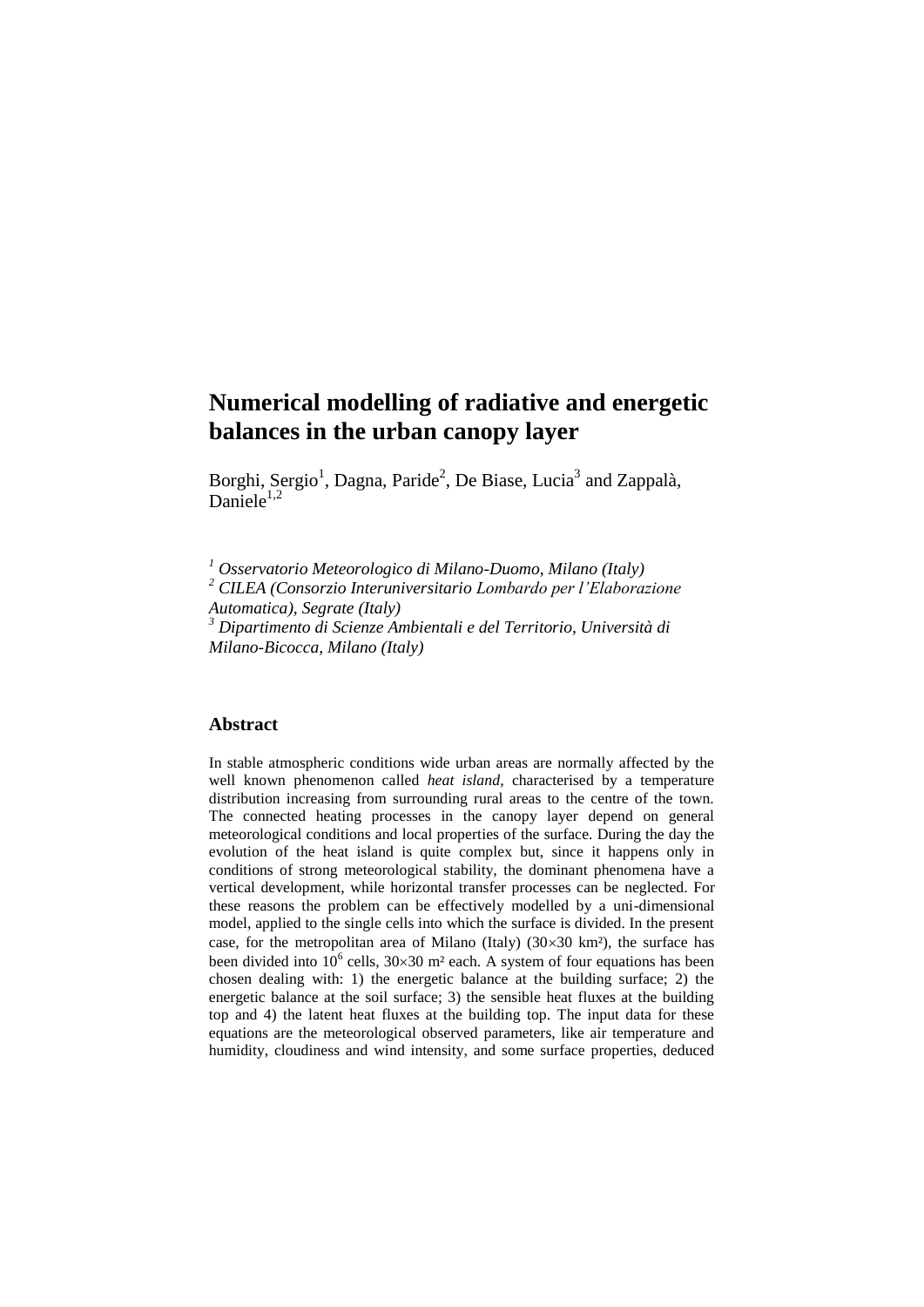by Landsat TM multrispectral images such as albedo, vegetation cover, type of buildings. The model has been implemented by a parallelized code. Output values, for every cell, are: 1) the soil and building surface temperature; 2) the air temperature and humidity at the top of the buildings and in the canopy layer, at an intermediate level between the soil and the buildings top. Convergence of the method and optimality of the solutions has been tested heuristically, through the study of sensitivity of the output with respect to variations of the input data.

## **1 Introduction**

The study of the phisics of the atmosphere has recently greatly developed due to the growing number of numerical models and the improving performances of the computing systems.

The models employed in this kind of research can be split up into three categories, depending on the application area, namely:

- global models, dealing with the general atmospheric circulation (at the planetary or hemispherical scale);
- regional or local models, related to the meteorological phenomena typical of local scales, such as extra-tropical cyclones, fronts, sea-land breezes;
- microscale models for the boundary layer, related to the flux between the earth surface and the lower layers of the atmosphere.

Microscale models need an adequate description of the surface parameters, especially kind of soil, vegetation cover, distribution and type of the buildings, local hydrography.

The model developed in this paper belongs to the family of the Urban Canopy Layer Models (UCLM) and aims to simulate the *urban heat island* phenomenon. It takes into account the sensible and latent heat transfer and the conductive processes among atmosphere, buildings and soil in an urban context.

The heating processes in the canopy layer depend on meteorological conditions and local properties of the surface. The behaviour of the heat island is generally complex but, since it happens only in conditions of meteorological stability, the vertical fluxes are dominant, while horizontal, advective transfer processes can be neglected. For these reasons the heat island can be effectively modelled by a uni-dimensional model, separately applied to the single cells into which the investigated area is divided. Without dynamic and advective contributions, the cells do not interact with each other; therefore the balance is imposed at a single point in each cell, representing the average properties of the cell itself. Parameters describing soil, buildings and atmosphere are dealt with separately; the physical quantities solved for are: the temperatures at the interfaces of soil and buildings and the air temperature and humidity in the canopy layer.

Figure 1 describes three fundamental levels, namely: the soil  $(z = 0)$ , the average height of buildings in the cell  $(z_1)$  and a height representative of the atmosphere above the urban canopy  $(z_2)$ , where the influence of the canopy becomes negligeable.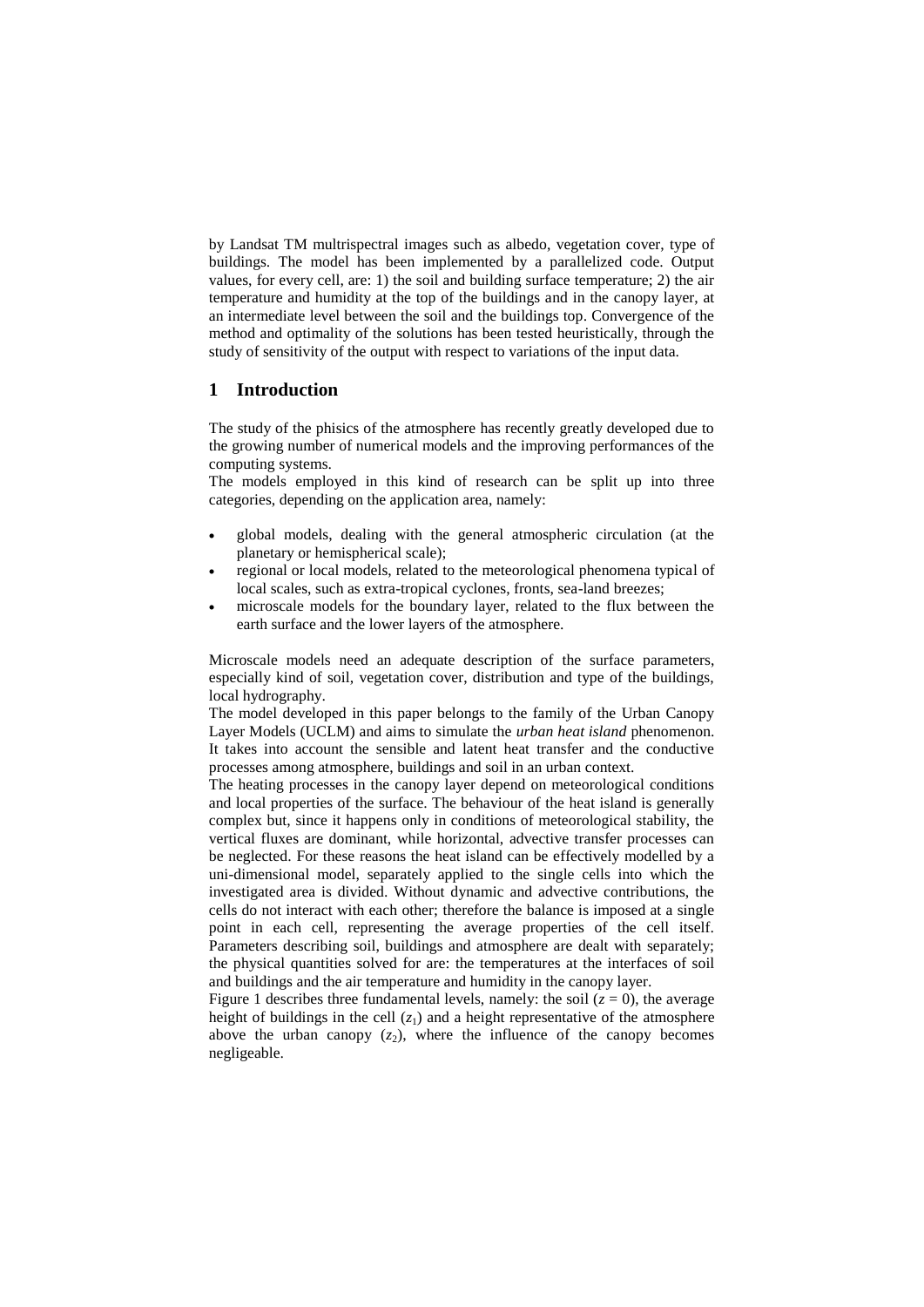

Figure1: The urban context for a single cell.

The other symbols in fig.1 indicate the following quantities:

 $T_2$ ,  $q_2$ ,  $u_2$  are temperature, specific humidity and wind intensity at the level  $z_2$ , 100 m above soil;

 $T_c$  is the temperature at the level  $z_1$ ;

 $T_1$ ,  $q_1$  are the temperature and the specific humidity inside the urban canopy;

 $T_0$ , *W* are the temperature at soil level and the relative humidity inside the soil.

In Milan, located in the Po Valley, a wide plain of the Northern Italy, the climate is characterized by very frequent and persistent conditions of atmospheric stability, favourable to the development and growth of the urban heat island. The UCLM model has been implemented in order to integrate satellite images [1], Fortran codes and meteorological data. The study of metropolitan climatology is indeed profitably carried out only by means of a multidisciplinary approach that includes the selection of relevant input data, the parametrisation of physical processes [2] and the graphic elaboration of results.

#### **2 The model**

#### **2.1 The area and the input data**

The region chosen for the study is a square area of side 30 km including Milan and its suburbs. This area is divided by a regular square mesh of dimension between 30 m and 1500 m, depending on the simulation purpose and modality. All input data are averaged on each cell of the mesh and considered as values taken on at the central point of the cell. The relevant parameters for the cell are the thermic and hygrometric responses. There are two classes of input data, namely:

- parameters related to urban and rural properties;
- meteorological data related to the general synoptic conditions.

Local properties of the area at study were reconstructed by means of remote sensing techniques on the basis of Landsat TM satellite images [3]. Such images were converted into numerical matrices; their entries were elaborated in such a way that, as a final result, it was possible: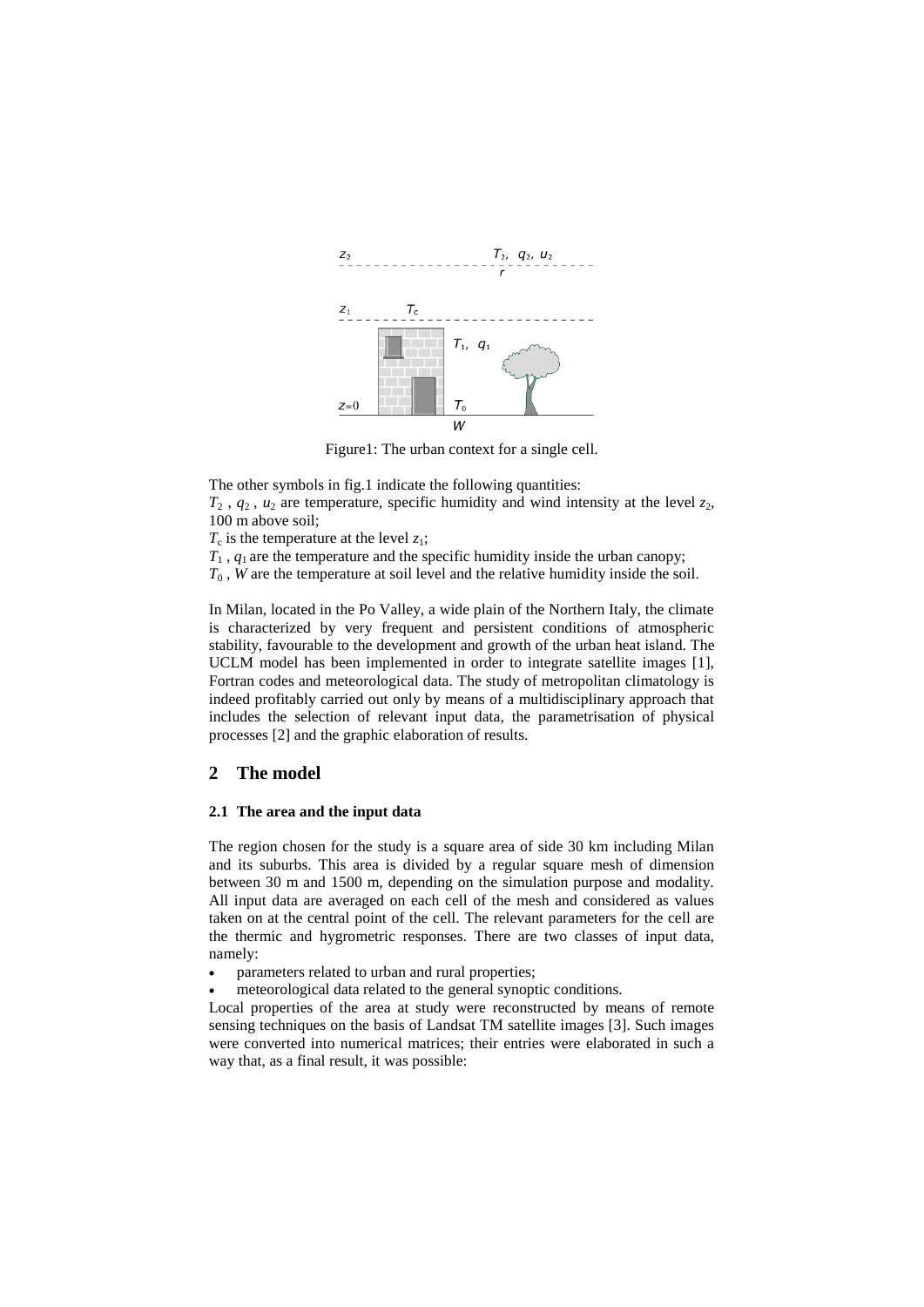- to detect 7 different land cover classes and their coverage percentage in the examined area (table 1);
- to single out the building density  $\sigma_c$  (that is the ratio built area to total area), albedo and vegetation index (NDVI); there is a remarkable correlation between the highly built up areas of Milan and the lowest albedo values;
- to assign specific emissivity (table 2) and mean height values of the buildings; each cover class is characterized by a specific kind of buildings with different height and material.

Table 1: Cover classes based on spectral responses in Landsat TM channels

| Soil cover classes                                      | Coverage percentage |  |  |
|---------------------------------------------------------|---------------------|--|--|
| 1. Residential buildings                                | 35                  |  |  |
| 2. Industrial areas                                     | 15                  |  |  |
| 3. Recent industrial areas (highly reflective)          |                     |  |  |
| 4. Vegetation                                           |                     |  |  |
| 5. Water                                                |                     |  |  |
| 6. Wet rural areas (rice fields, watered meadows, etc.) |                     |  |  |
| 7. Rural areas (bare fields)                            | 18                  |  |  |

#### Table 2: Emissivity values of different soil cover classes

| Soil cover classes                                      | Emissivity          |  |  |
|---------------------------------------------------------|---------------------|--|--|
| 1. Residential buildings                                | 0.9                 |  |  |
| 2. Industrial areas                                     | 0.85                |  |  |
| 3. Recent industrial areas (highly reflective)          | 0.8                 |  |  |
| 4. Vegetation                                           | In function of NDVI |  |  |
| 5. Water                                                | 0.9                 |  |  |
| 6. Wet rural areas (rice fields, watered meadows, etc.) | 0.95                |  |  |
| 7. Rural areas (bare fields)                            | 0.85                |  |  |

The input meteorological data for the urban area result from the surface measurements recorded by the Milano-Duomo Meteorological Observatory; for the rural areas, the data employed were collected by radiosoundings made at Milano-Linate Meteorological Centre.

#### **2.2 The town modelling and the radiation balance**

The urban environment has been modelled as an ordered set of square blocks, grouped in bigger blocks spread uniformly in all the directions, according to the radial plan of Milan, and separated by *urban canyons*. An urban canyon is a simple model of a main road: the buildings are aligned with continuity along its sides.

The urban area is subdivided into square cells of given side. The buildings in each cell are assumed of equal height (the average of the real heights, kindly provided by the local authorities). Several parameters can be chosen to describe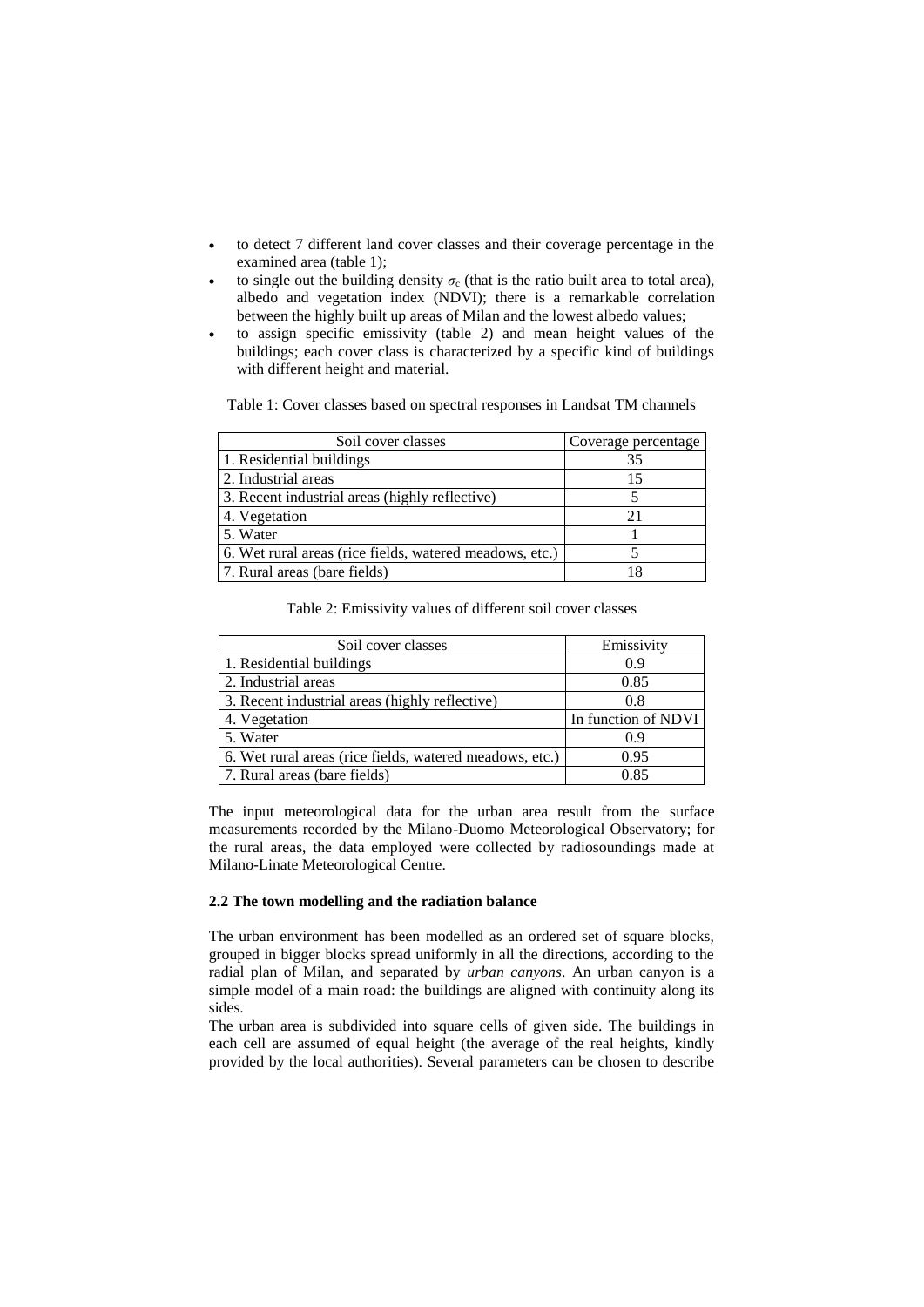the town in terms of its thermal behaviour, but our aim is to take into account the energetic balance relative to the surfaces of the buildings and of the ground together with the sensible and latent heat fluxes. Both radiation and heat fluxes are deeply affected by the geometric structure of the town. Let us consider a single building, *i.e.* a parallelepiped with square basis of side *t* and height *h*. Let *A* be the sum of the lateral and top surfaces of the building. During light hours, the building shades a portion  $A_h$  of the ground, depending on its dimensions and on the zenithal and azimuthal angles,  $\theta$  and  $\varphi$  respectively (fig. 2).



Figure 2: The shadow projected by a building.

We define the *shape factor*  $S_f$  as

$$
S_{\rm f}=A_{\rm h}/A.
$$

This factor has a minimum value at noon and maximum values at sunrise and sunset.

We also define the view factor  $\Psi_{21}$  as the portion of the radiation emitted by a surface  $\Delta A_1$  which is intercepted by another surface  $\Delta A_2$  (fig. 3).



Figure 3: View factor geometry for two surfaces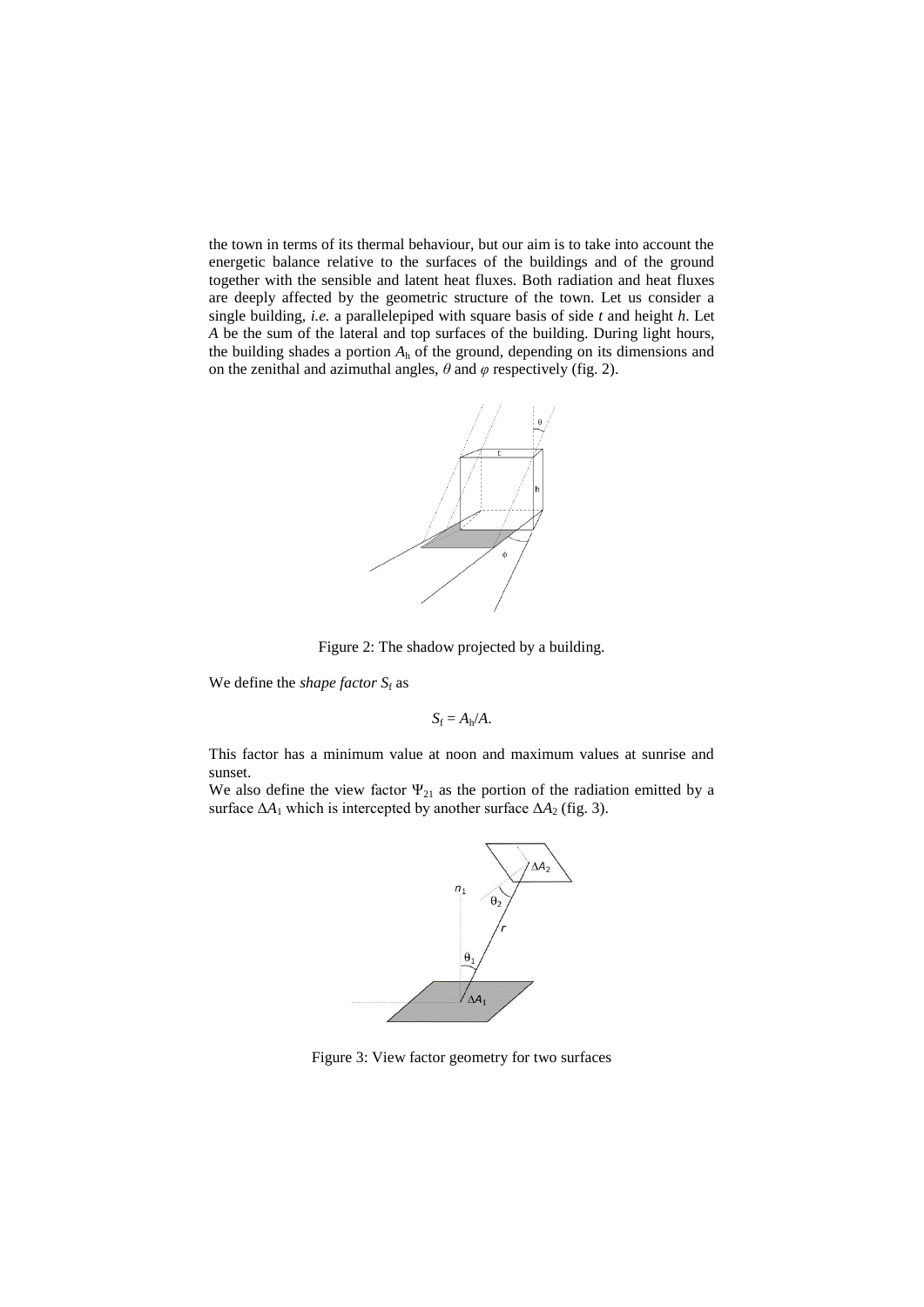It can be sown that if the positions of the surfaces  $\Delta A_1$  and  $\Delta A_2$  are as in fig. 3, the value of  $\Psi_{21}$  is

$$
\Psi_{21} = \frac{\cos(\theta_1) \cdot \Delta A_2 \cdot \cos(\theta_2)}{\pi \cdot r^2},
$$

depending only on the geometrical features and independent of the thermal properties.

Finally we define the sky as an immaginary horizontal surface at the level of 100 m above the ground, where, on the basis of measured data, the interactions between the town and the atmosphere become negligible. Thanks to this sort of lid of the city, the radiation emitted by a surface is totally intercepted by other surfaces: the ground, the sky, the neighbouring vertical surfaces.

The heat fluxes among the buildings (roof and walls), the soil and the sky have been estimated both in the long- and short-wave balance. In our assumptions all the builndings in the cell are of the same height, the view factors are reciprocally the same (that is  $\Psi_{12} = \Psi_{21}$ ) and an urban canyon is defined by walls, ground and sky. A detailed parametrization of all the fluxes was presented in [4]. For shortand/or long-wave fluxes, schematized by an arrow, the following processes are studeid: sky  $\rightarrow$  canyon; sky  $\rightarrow$  ground; building  $\rightarrow$  sky; roof  $\rightarrow$  sky; wall  $\rightarrow$ ground; wall  $\rightarrow$  sky; ground  $\rightarrow$  sky; ground  $\rightarrow$  wall.

#### **2.3 The energy balance and the mathematical structure of the model**

The UCLM model is based on the solution of a system of four independent equations, concerning the different types of heat transport and storage. The terms involved are computed at the levels described in fig. 1. The equations are:

| $Q_c = R n_c - H_c + O a_c$                                             | Energetic balance at the building surface | (1) |
|-------------------------------------------------------------------------|-------------------------------------------|-----|
| $Q_{\rm o} = R n_{\rm o} - H_{\rm o} - \lambda E_{\rm o} + Q a_{\rm o}$ | Energetic balance at the soil surface     | (2) |
| $H_{\rm a}=H_{\rm g}+H_{\rm c}$                                         | Sensible heat fluxes at the building top  | (3) |
| $E_a = E_g$                                                             | Latent heat fluxes at the building top    | (4) |

where (suffixes c and g stand for the building and soil values, respectively, while a stands for the air in the canopy):  $Q_c$  and  $Q_g$  are the conduction heat fluxes,  $Rn_c$ and  $Rn<sub>g</sub>$  are the net radiation terms,  $H<sub>a</sub>$ ,  $H<sub>g</sub>$ ,  $H<sub>c</sub>$  are the sensible heat fluxes,  $Qa<sub>c</sub>$ and  $Qa_g$  are anthropogenic heat terms,  $E_a$  and  $E_g$  are the sensible heat fluxes,  $\lambda$  is the soil heat conductivity.

The four unknown quantities are:  $T_c$ , the temperature at buildings top;  $T_0$ , the temperature at the soil;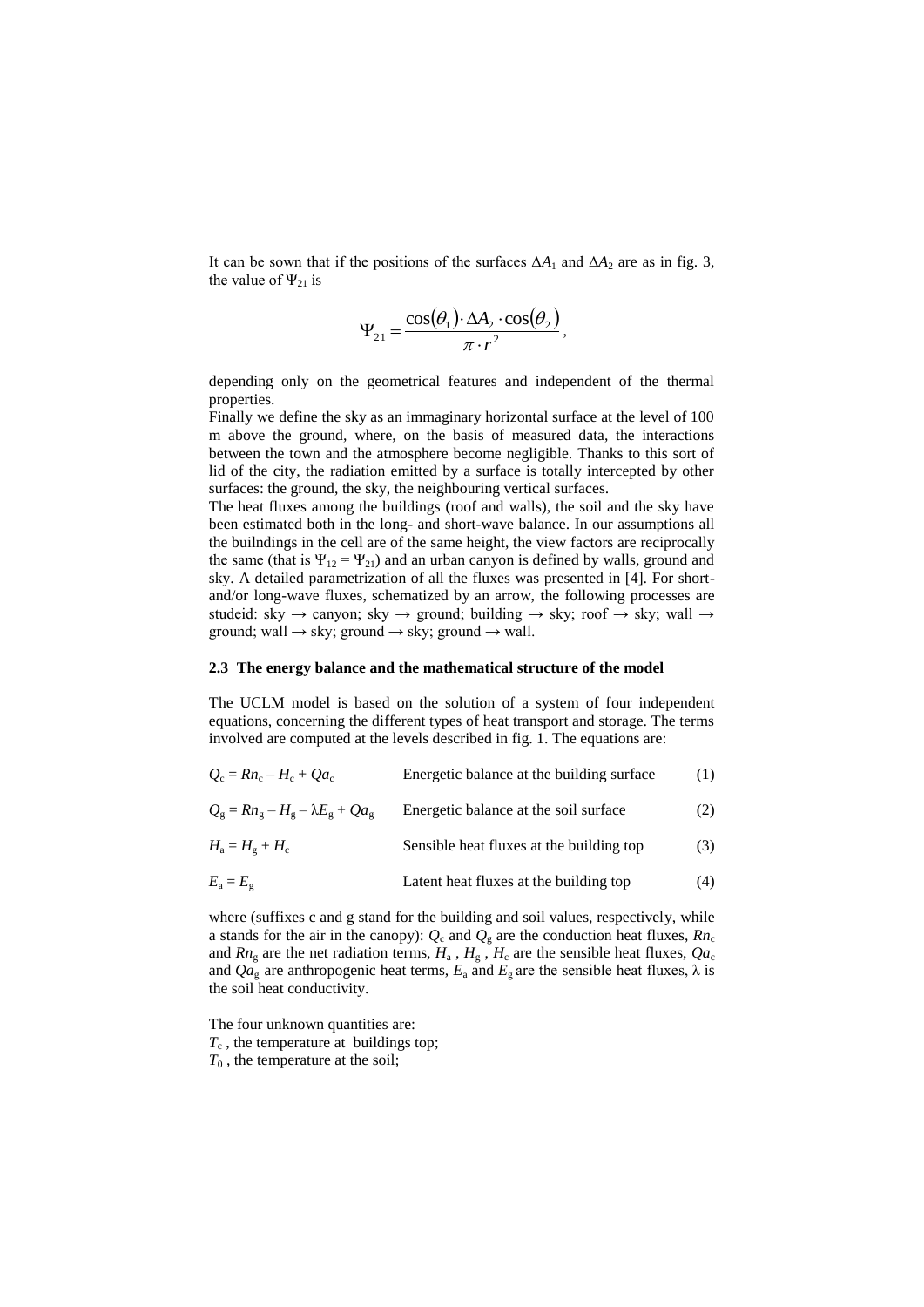$T_1$ , the temperature inside the urban canopy;

*q*1 , the specific humidity inside the urban canopy.

## **3 The application**

#### **3.1 Input**

The static data are latitude, height above the sea level and Landsat images, that provide: land cover class, building density, albedo, emissivity, vegetation cover index, anthropogenic heating, canopy and soil conductivity, soil roughness lenght. The dynamic parameters are: month, day of the month, solar time, cloudiness, soil relative humidity, air pressure at surface, air temperature at 2 m above ground, air specific humidity at level *z*<sup>2</sup> , wind intensity at level *z*<sup>2</sup> , top of the surface layer  $(z_2 \sim 100 \text{ m}$  above the ground), soil temperature, air temperature inside the canopy layer (at level  $z_1$ ), air specific humidity inside the canopy layer (at level  $z_1$ ), temperature of the building surface.

All values are computed at the centre of each cell and interpreteded as average relative to the whole cell.

## **3.2 Computing method**

Some *first step values*,  $T_{0,0}$ ,  $T_{1,0}$ ,  $T_{c,0}$  and  $q_1$  must be provided (see fig.1). The subscripts "o" indicate that the set of the four values represents the same starting conditions for all the cells of the entire area.

The method is based on an iterative procedure starting from the first step values and from the four deviations computed by means of eqs (1) to (4), defined as:

$$
D_1 = Q_c + H_c - R n_c + Q a_c \tag{5}
$$

$$
D_2 = Q_g + H_g + \lambda E_g - R n_g - Q a_g \tag{6}
$$

$$
D_3 = H_a - H_g - H_c \tag{7}
$$

$$
D_4 = \lambda E_a - \lambda E_g \tag{8}
$$

The resulting quadratic deviation is given by

$$
D = \{D_1^2 + D_2^2 + D_3^2 + D_4^2\}^{1/2}
$$
 (9)

The iterative procedure consists of the following steps: *D* is minimized on each cell, by increasing or decreasing the first step values. At every step a new value of *D* is determined and the increasing/decreasing process will continue till the minimum value of *D* becomes quasi-stationary. The four values obtained for  $T_0$ ,  $T_1$ ,  $T_c$  and  $q_1$  are the best fitting temperatures and humidity values obeying the balance law in the given meteorological conditions, and with the givens physical properties of the cell surface.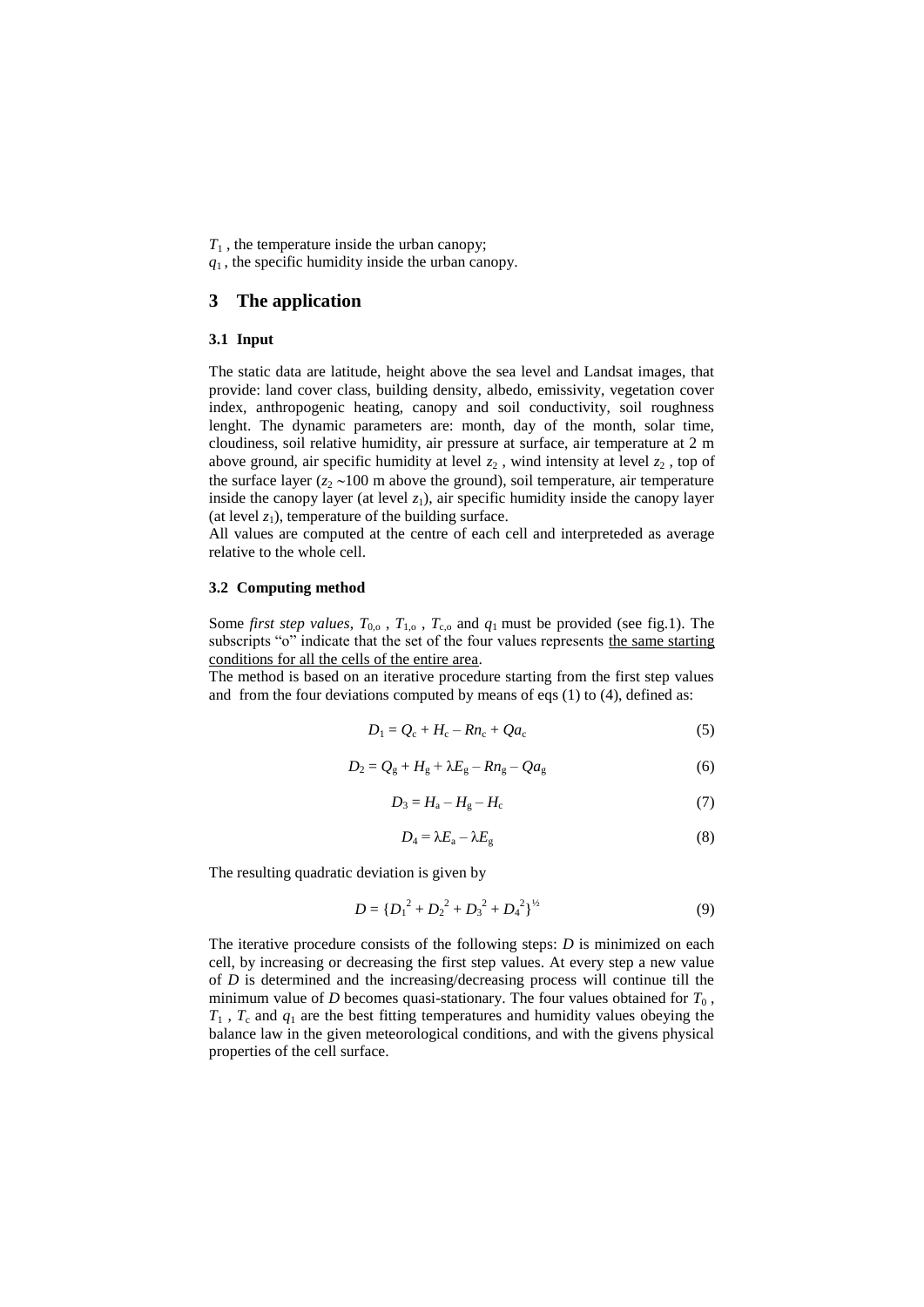## **3.3 Output**

Application of the UCLM method provides a map for each of the four variables obtained by the computing procedure by means of some isocontouring techniques. In [4], due to the high number of cells of side 30 m, a limited area was selected (fig. 5), at the centre of Milan, in which both blocks of buildings and a green surface (Parco Sempione) are present. The same situation (1996, August  $28<sup>th</sup>$ , h 21:00) was considered also for the entire area, by means of cells of side 1500 m (fig. 6) to reduce the computational weight. The temperature distributions in the two cases are obviously quite different, mainly because of the different average values of the parameters on cells of different size.







Figure 6: Urban area of Milan (30x30 km<sup>2</sup>), 1998, August  $28<sup>th</sup>$ , cells of 1500 m sides. Temperatures at h 21:00 as deviations from the lowest value registered in the area during the day. The smaller square area at the centre represents approximatively the area considered in fig. 5a.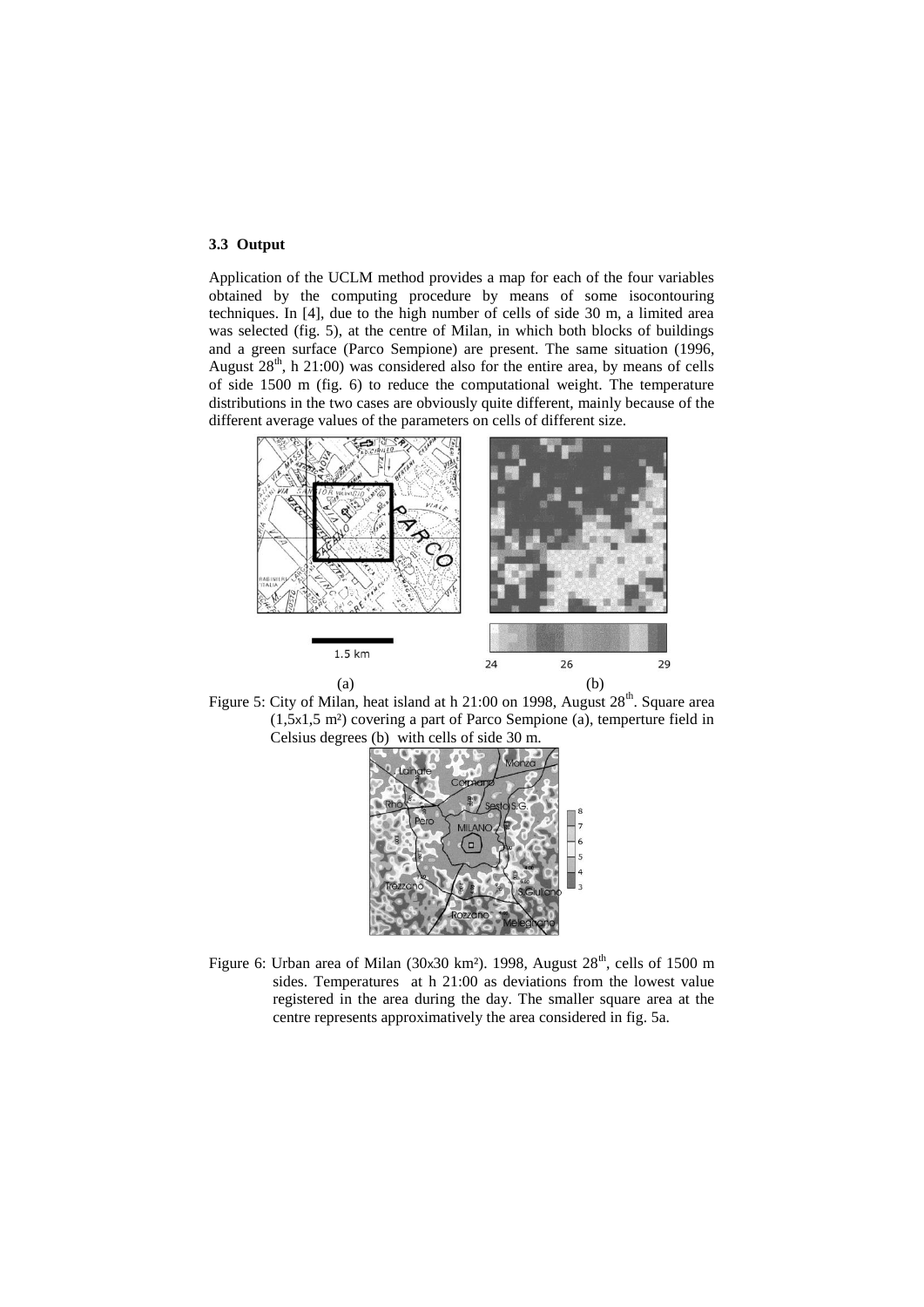While in fig. 6 the centre of Milan has the warmest temperatures and the field representation is quite uniform, in fig. 5 the discontinuity between built area and Parco Sempione is rather evident, with differences of temperature of about 4° C. This is due to the use of a mesh having 30 m steps instead of the very larger one used for the entire area.

## **4 Improving the model performance**

#### **4.1 Parallelization of the code**

The results obtained in [4] were quite satisfactory, since the output temperature field was locally in a good agreement with the values of temperature recorded at 10 meteorological stations in the urban area of Milan. As a major limit, the simulation requested that the field be discretized by a 1500 m sided mesh, so that the recorded temperatures had to be compared with interpolated data.

The desire of using a larger number of cells  $(10^6)$  covering the chosen area without increasing the computational effort excessively suggested a significant improvement of the model, obtained through the parallelization of the code. The simulation of the heat island can be more detailed, so that each single temperature recorded at the meteorological stations can be compared with the output of the model for a particular cell.

#### **4.2 Output elaboration and results**

The model has been applied in several situations, all of them characterized by conditions of atmospheric stability. The output, e.g. for the temperature, one value for each cell, has been elaborated using ENVI, the same software used to analyse the Landsat images. In such a way, for each situation, a set of temperatures at the centre of the cells has been computed and compared with the temperatures observed. In table 3 the air temperatures obtained for 4 days (2002, May  $29<sup>th</sup>$  to June  $1<sup>st</sup>$ ), at the indicated times are shown.

Table 3: Urban area of Milan - 2002, May  $31<sup>st</sup>$  to June  $1<sup>st</sup>$ . Temperature values (Celsius degrees) obtained for the four days and the UTC (universal time co-ordinate) indicated (0, 6, 12 and 18). The values refer to the different kind of land cover just previously defined (table 1).

| Cover                   | 29 May 2002 |   |                                                                                                               |    | 30 May 2002 |   |    | 31 May 2002 |   |   | <b>1 June 2002</b> |    |             |   |    |    |
|-------------------------|-------------|---|---------------------------------------------------------------------------------------------------------------|----|-------------|---|----|-------------|---|---|--------------------|----|-------------|---|----|----|
| classes                 | 0           | 6 | 12                                                                                                            | 18 | 0           | 6 | 12 | 18          | 0 | 6 | 12                 | 18 | $\mathbf 0$ | 6 | 12 | 18 |
|                         |             |   | 18.1   16.9   20.6   26.1   18.5   17.8   26.8   27.7   22.0   19.0   27.0   29.7   23.0   19.8   28.2   28.6 |    |             |   |    |             |   |   |                    |    |             |   |    |    |
| $\mathbf{2}$            |             |   | 19.2 16.7 21.4 25.5 18.5 18.1 26.4 26.7 21.6 18.9 26.3 27.9 23.0 19.7 27.8 27.8                               |    |             |   |    |             |   |   |                    |    |             |   |    |    |
| 3                       |             |   | 17.7 16.4 20.2 25.2 18.3 17.5 26.1 26.7 21.5 18.8 26.4 28.1 22.7 19.5 27.6 28.2                               |    |             |   |    |             |   |   |                    |    |             |   |    |    |
| $\overline{\mathbf{4}}$ |             |   | 16.3 13.9 21.6 22.1 17.6 15.6 21.0 24.0 20.2 17.9 21.9 24.6 20.3 18.7 23.9 25.5                               |    |             |   |    |             |   |   |                    |    |             |   |    |    |
| 5                       |             |   | 16.1 14.1 21.6 22.2 17.6 15.6 21.3 24.0 20.4 17.9 22.2 24.7 20.4 17.7 24.5 25.5                               |    |             |   |    |             |   |   |                    |    |             |   |    |    |
| 6                       |             |   | 16.2 14.3 21.7 22.5 17.8 15.7 21.1 24.2 20.5 17.9 22.3 24.8 20.5 17.8 24.2 25.7                               |    |             |   |    |             |   |   |                    |    |             |   |    |    |
| 7                       |             |   | 16.2 14.3 21.7 22.5 17.8 15.7 21.4 24.2 20.5 17.9 22.2 24.8 20.6 18.4 24.4 25.6                               |    |             |   |    |             |   |   |                    |    |             |   |    |    |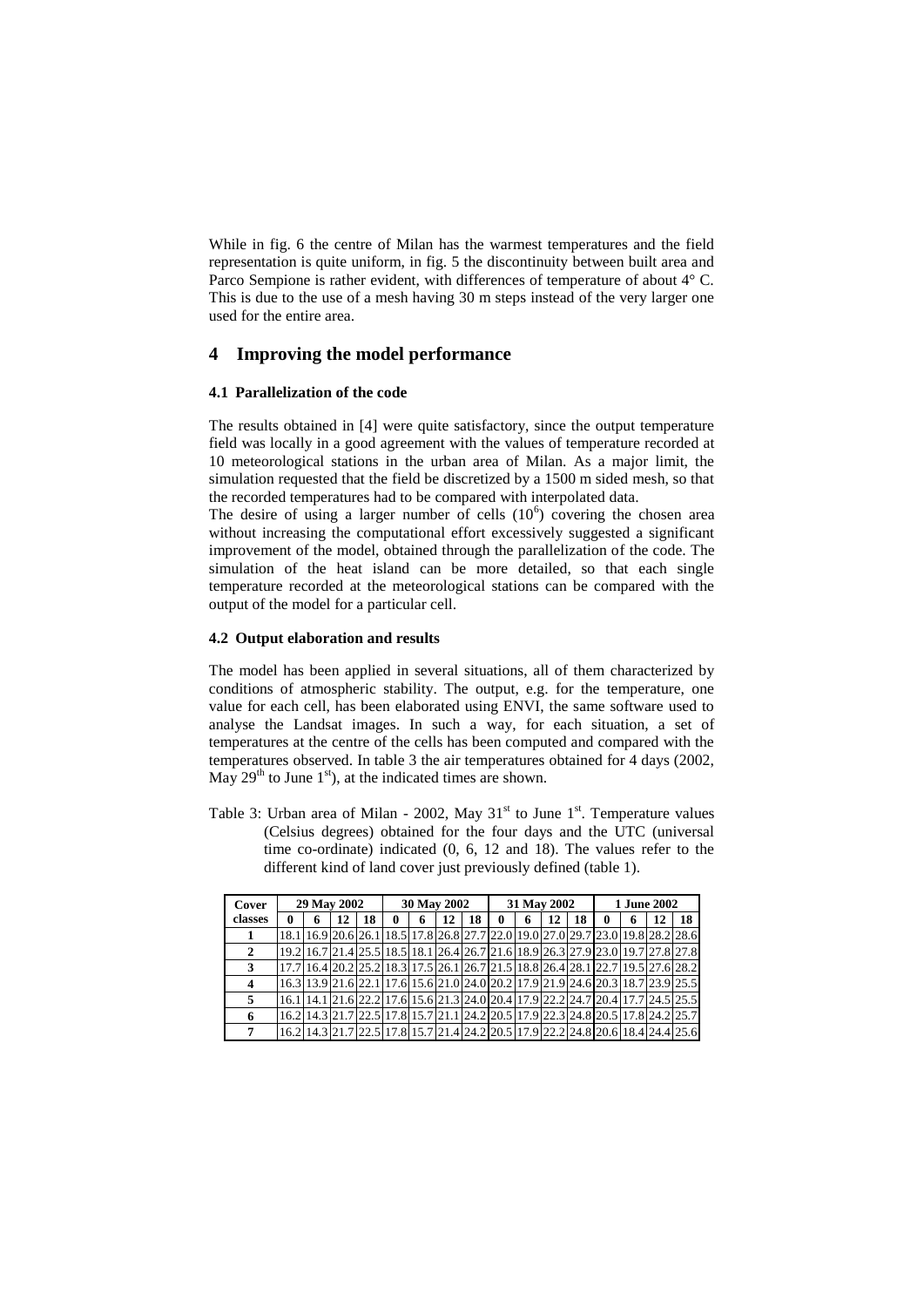All the computed values are in a good agreement with the recorded ones at the ten meteorological stations. For example, in table 4 the ten couples of values are compared for  $2002$ , June  $1<sup>st</sup>$ , at 12 UTC.

| <b>Station</b>   | Location          | Computed T $(^{\circ}C)$ | Measured T $(^{\circ}C)$ |  |  |
|------------------|-------------------|--------------------------|--------------------------|--|--|
| Marche           | N centre of Milan | 28.2                     | 28.3                     |  |  |
| Juvara           | E centre of Milan | 28.6                     | 28.4                     |  |  |
| <b>Zavattari</b> | W centre of Milan | 28.2                     | 28.0                     |  |  |
| <b>Brera</b>     | Centre of Milan   | 28.6                     | 28.5                     |  |  |
| <b>Duomo</b>     | Centre of Milan   | 28.6                     | 28.5                     |  |  |
| Rho              | NW hinterland     | 27.8                     | 27.4                     |  |  |
| Agrate           | NE hinterland     | 25.7                     | 25.8                     |  |  |
| Cassano          | E hinterland      | 25.5                     | 25.6                     |  |  |
| <b>Tavazzano</b> | SE hinterland     | 25.6                     | 25.7                     |  |  |
| Corsico          | S hinterland      | 25.5                     | 25.4                     |  |  |

Table 4: Urban area of Milan - 2002, June 1<sup>st</sup>, 18 UTC. Air temperatures computed and measured at the ten stations located over the area.

For each situation the computed temperature field can be represented graphically by means of a gray scale. In fig. 7 for instance it can be seen that, because of the heat island, the city center at sunset is about 3 degrees warmer than the southern suburbs. Furthermore, with the accuracy due to the fine mesh (UCLM has 30 m of horizontal resolution), the Parco Sempione is again well represented by a little dark spot.



Figure 7: Urban area of Milan - 2002, June  $1<sup>st</sup>$ , 18 UTC (7 PM local solar time). Air temperature field is presented in a gray scale (colder pixels are the darker ones). The arrow indicates the gray spot related to the green area of the Parco Sempione.

## **5 Conclusion**

According to the simulation results and to their comparison with meteorological data from monitoring stations in Milan, the model UCLM can be considered a